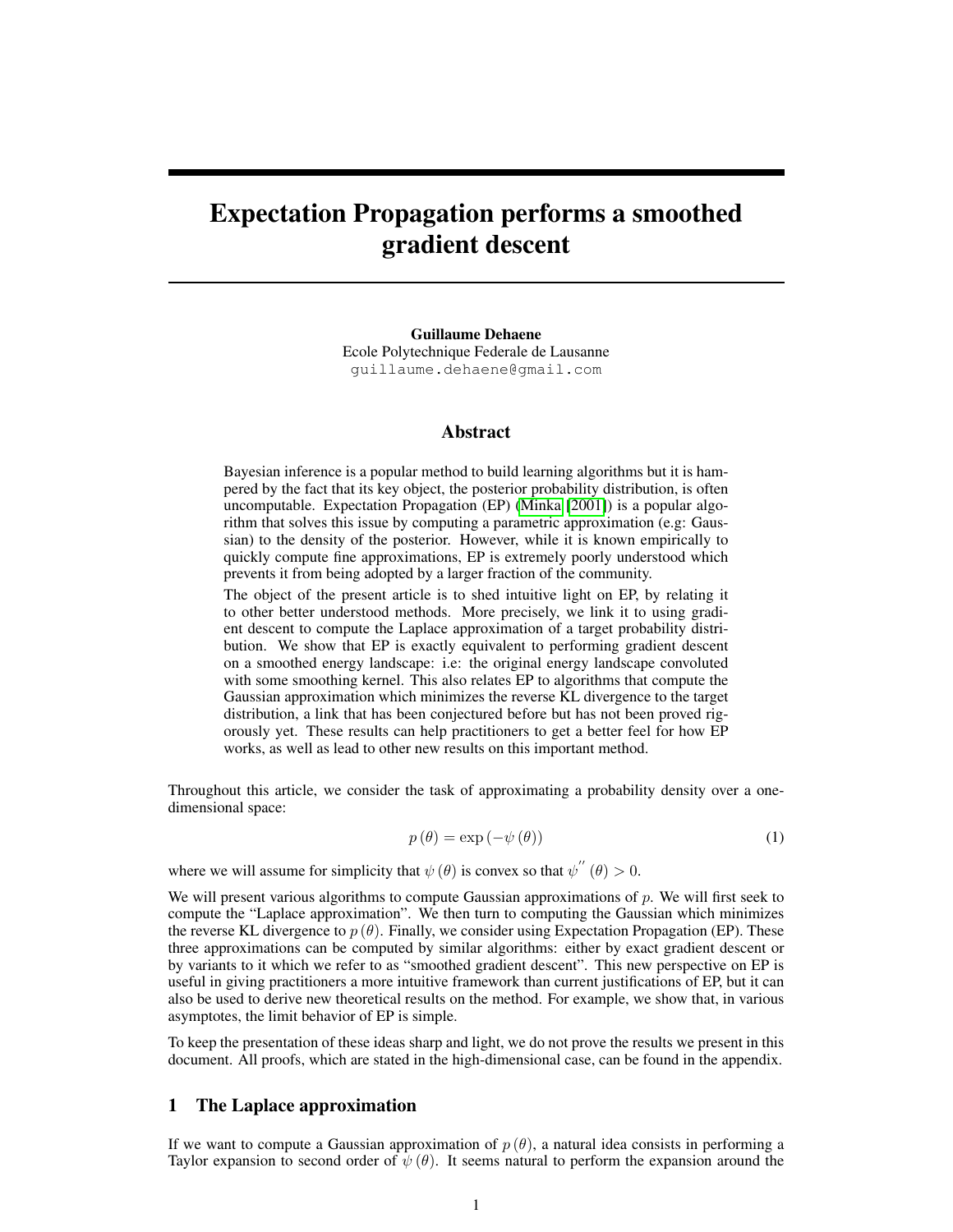global maximum  $\theta^*$  of the target  $p(\theta)$  (which is unique because of the convexity of  $\psi(\theta)$ ). This yields the "Laplace" approximation of the target [\(Murphy](#page-4-1) [\[2012\]](#page-4-1) 8.4.1):

$$
p(\theta) \approx p(\theta^*) \exp\left(-\psi''(\theta^*)\frac{(\theta^* - \theta)^2}{2}\right)
$$
 (2)

This requires us to compute the global maximum  $\theta^*$  (which is unique under our convexity assumption). A nice solution for this is Newton's method (NT), which corresponds to gradient descent of  $\psi(\theta)$  with a Hessian correction. This method is actually extremely closely linked to the "Laplace" approximation, since we can derive it as iterating over Gaussian approximations. Indeed, consider the following method:

- Start from some initial Gaussian approximation  $q^{(0)}(\theta)$  to  $p(\theta)$ , with mean  $\mu_0$ .
- Then loop until convergence:
	- 1. Compute the mean  $\mu^{(t)}$  of the current approximation  $q^{(t)}(\theta)$ .
	- 2. Construct the new approximation using the second degree expansion of  $\psi$  around  $\mu^{(t)}$ :

<span id="page-1-0"></span>
$$
q^{(t+1)}(\theta) \propto \exp\left(-\psi^{'}\left(\mu^{(t)}\right)\left(\theta-\mu^{(t)}\right)-\psi^{''}\left(\mu^{(t)}\right)\frac{\left(\theta-\mu^{(t)}\right)^2}{2}\right) \tag{3}
$$

It is straightforward to check that the dynamics of  $\mu^{(t)}$  in this algorithm match those in the classical NT algorithm. The fixed-point of the Gaussian-iterating algorithm is the Laplace approximations of the target  $p(\theta)$ .

Gradient descent is fairly easy to understand from an intuitive point of view. It corresponds roughly to the dynamics of a ball which we drop on some complicated energy landscape  $\psi(\theta)$  and falls down along the valleys of the landscape until it reaches some local minimum.

In practice, the Laplace approximation does not provide a very good approximation of the target  $p(\hat{\theta})$ . Intuitively, this is because it depends on the value of  $\psi$  at a single point  $\theta^*$  so it naturally fails at providing a global account of the target distribution.

## 2 Smoothing the gradient minimizes the reverse KL divergence

In order to provide a Gaussian approximation that gives a more global fit to the target distribution, why not replace the point estimates  $\psi'(\mu^{(t)})$  and  $\psi''(\mu^{(t)})$  by averages over a large region of  $\theta$ -space? We could use many densities for this, but it seems natural to use the current Gaussian approximation  $q^{(t)}(\theta)$  which is indeed centered at  $\mu^{(t)}$ .

We can thus construct a "smoothed Newton method" by replacing eq. [\(3\)](#page-1-0) with:

<span id="page-1-1"></span>
$$
q^{(t+1)}\left(\tilde{\theta}\right) \propto \exp\left(-E_{q^{(t)}}\left[\psi^{'}\left(\theta\right)\right]\left(\tilde{\theta}-\mu^{(t)}\right)-E_{q^{(t)}}\left[\psi^{''}\left(\theta\right)\right]\frac{\left(\tilde{\theta}-\mu^{(t)}\right)^{2}}{2}\right) \tag{4}
$$

This iteration has further interesting properties. First of all, the fixed-point of this iteration is unique under our assumption that  $\psi(\theta)$  is convex [\(Challis and Barber](#page-4-2) [\[2011\]](#page-4-2)). Furthermore, even when  $\psi(\theta)$  is not convex, the ensemble of all fixed-points of the iteration is also the ensemble of extrema of the reverse Kullback-Leibler divergence on the space of Gaussians:

<span id="page-1-2"></span>
$$
KL(q, p) = E_q \left( \log \frac{q(\theta)}{p(\theta)} \right)
$$
 (5)

In other words, the iterative algorithm we have defined computes a Gaussian Variational Bayes (VB) approximation of  $p(\theta)$  [\(Hoffman et al.](#page-4-3) [\[2013\]](#page-4-3)). This link between gradient descent and Variational Bayes was originally derived by [Opper and Archambeau](#page-4-4) [\[2009\]](#page-4-4).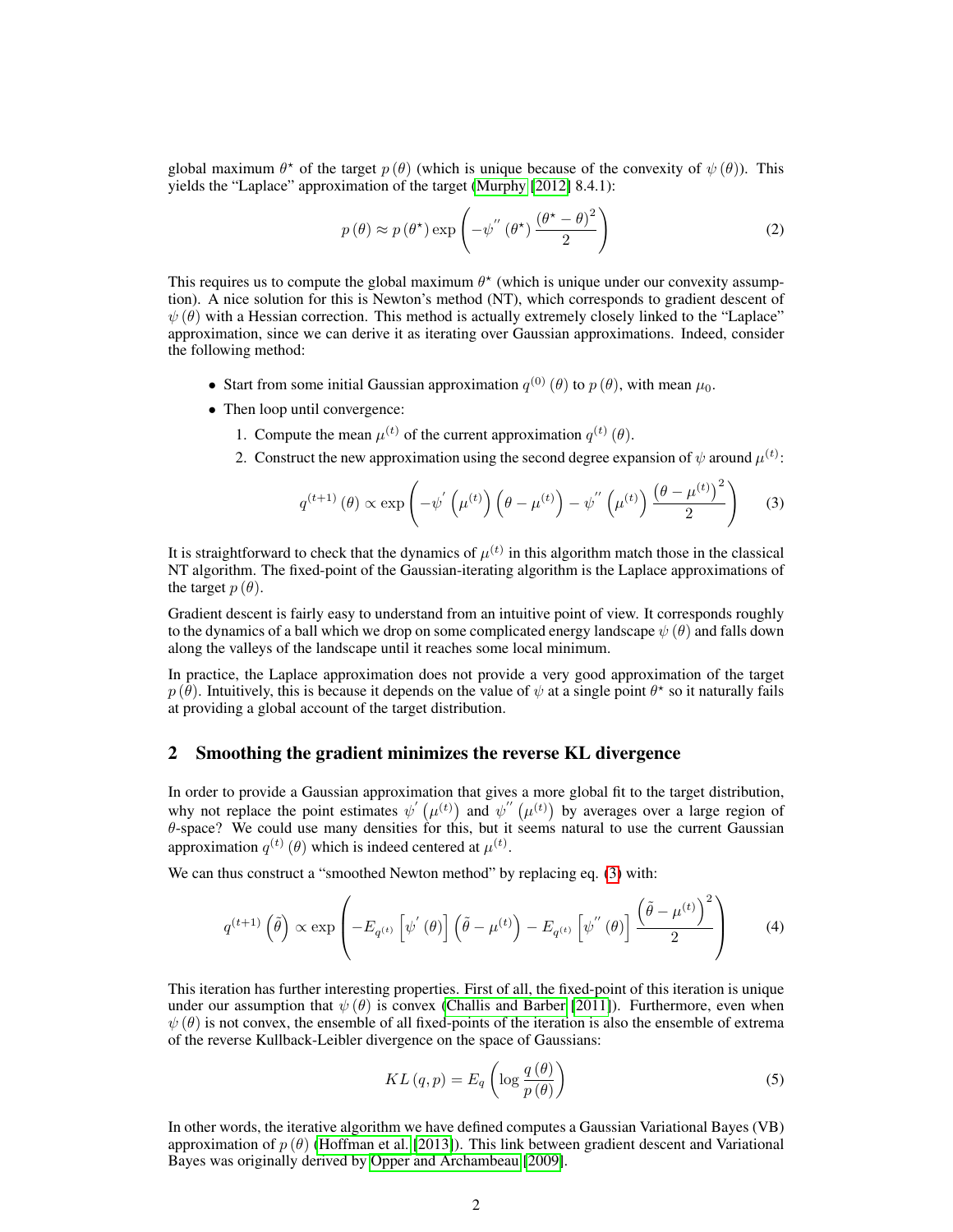Critically for the rest of this article, the computation of the expected value of the second derivative can be rewritten:

$$
E_{q^{(t)}}\left[\psi^{''}\left(\theta\right)\right] = \left[\text{var}_{q^{(t)}}\right]^{-1} E_{q^{(t)}}\left[\psi^{'}\left(\theta\right)\left(\theta - \mu^{(t)}\right)\right] \tag{6}
$$

This equality is found by integration by parts and is only true for a Gaussian distribution. When we consider non-Gaussian kernels in the following sections, we will adapt the updating equation [\(4\)](#page-1-1) using this second form for the quadratic term.

## 3 Hybrid smoothing minimizes the alpha-divergence

It might seem weird to use a Gaussian smoothing: couldn't we use something that is closer to the target distribution? We will do so by geometrically mixing the target and the current Gaussian approximation, thus building a "hybrid" distribution. For some  $0 < \alpha < 1$ , construct the  $\alpha$ -hybrid (with  $Z_{\alpha}^{(t)}$  the normalizing constant):

<span id="page-2-1"></span><span id="page-2-0"></span>
$$
h_{\alpha}^{(t)}(\theta) = \left(Z_{\alpha}^{(t)}\right)^{-1} \left(q^{(t)}(\theta)\right)^{\alpha} \left(p(\theta)\right)^{1-\alpha} \tag{7}
$$

which we then use as the smoothing kernel instead of  $q^{(t)}(\theta)$ . We also change the centering point for the approximation: the VB update, eq. [\(4\)](#page-1-1), uses the mean of the current Gaussian approximation; in our new update, we will use the mean of the hybrid distribution instead. The update corresponding to the  $\alpha$ -hybrid is then, noting  $\mu_h = E_{h_{\alpha}^{(t)}}[\theta]$  and  $v_h = \text{var}_{h_{\alpha}^{(t)}}$ :

$$
q^{(t+1)}\left(\tilde{\theta}\right) \propto \exp\left(-E_{h_{\alpha}^{(t)}}\left[\psi^{'}\left(\theta\right)\right]\left(\tilde{\theta}-\mu_{h}\right)-v_{h}^{-1}E_{h_{\alpha}^{(t)}}\left[\psi^{'}\left(\theta\right)\left(\theta-\mu_{h}\right)\right]\frac{\left(\tilde{\theta}-\mu_{h}\right)^{2}}{2}\right) \tag{8}
$$

Once again, this corresponds to both a smoothed Newton's method (by construction) but also, much more surprisingly, to an algorithm that minimizes a specific divergence. Indeed, all fixed-points of the  $\alpha$ -hybrid-smoothing iteration eq. [\(8\)](#page-2-0) are also extrema of the  $\alpha$ -divergence (which represents a smooth interpolation between the reverse KL-divergence at  $\alpha = 1$  and the forward KL-divergence  $KL(p, q)$  at  $\alpha = 0$ ; [Minka](#page-4-5) [\[2005\]](#page-4-5)).

#### 4 Classical Expectation Propagation is a smoothed gradient method

In this article, we have shown that we can find extrema of all  $\alpha$ -divergences and, critically, of the reverse KL-divergence by performing a form of smoothed gradient descent (with a Hessian correction). This might shed some light on these methods and help further theoretical investigation of these methods. However, the main interest of this approach consists in using this idea of smoothed gradient to give a justification of Expectation Propagation (EP, [Minka](#page-4-0) [\[2001\]](#page-4-0)) which is much more intuitively satisfying than current derivations of this method (which we will assume that the reader is familiar with due to space constraints; see [Minka](#page-4-0) [\[2001\]](#page-4-0), [Seeger](#page-4-6) [\[2005\]](#page-4-6), [Bishop](#page-4-7) [\[2007\]](#page-4-7)).

In order to apply EP, we have to assume that the target distribution factorizes into "simple" factor functions  $f_i(\theta)$ :

$$
p(\theta) = \prod_{i=1}^{n} f_i(\theta)
$$
\n(9)

We will note  $\phi_i(\theta) = -\log(f_i(\theta))$ , thus the energy landscape for the gradient descent  $\psi(\theta)$  has been split into  $n$  additive components:

$$
\psi(\theta) = \sum_{i} \phi_i(\theta) \tag{10}
$$

All algorithms we have presented so far compute a single Gaussian approximation for the whole target distribution. This next algorithm will compute for each time-step a "local" Gaussian approximation for each single factor  $q_i^{(t)} \approx f_i$ . We can then compute a global approximation of the target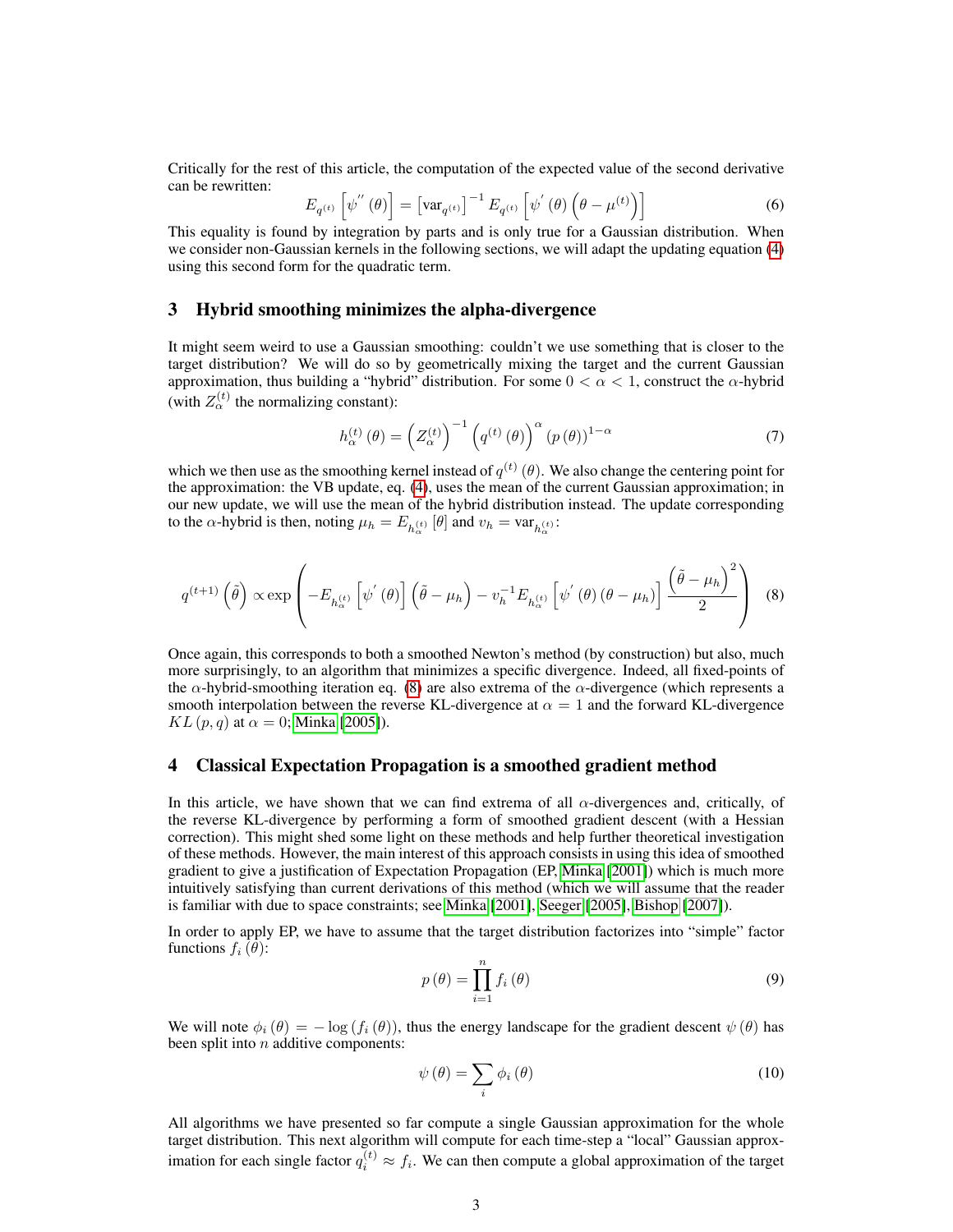by combining them multiplicatively:

<span id="page-3-1"></span>
$$
q_{\text{global}}^{(t)} = \prod_{i=1}^{n} q_i^{(t)} \approx p \tag{11}
$$

Each local Gaussian approximations  $g_i^{(t)}$  is updated by a smoothed gradient descent on the corresponding local energy landscape  $\phi_i$ . For the smoothing, we construct once more a hybrid distribution. The hybrid for the update of the  $i<sup>th</sup>$  approximation is formed by multiplying the true factor  $f_i$ and the current local Gaussian approximation of all other factors  $\left(g_i^{(t)}\right)$  $i \neq i$ . I.e:

<span id="page-3-2"></span><span id="page-3-0"></span>
$$
h_i^{(t)}(\theta) = (Z_i^{(t)})^{-1} f_i(\theta) \prod_{j \neq i} g_j^{(t)}(\theta)
$$
 (12)

The new Gaussian approximation of the factor  $f_i$  is then given by, noting  $\mu_{h_i} = E_{h_i^{(t)}}[\theta_h]$  and  $v_{h_i} = \text{var}_{h_i^{(t)}}$ :

$$
g_i^{(t+1)}(\theta) \propto \exp\left(-E_{h_i^{(t)}}\left[\phi_i^{'}(\theta_h)\right](\theta - \mu_{h_i}) - v_{h_i}^{-1}E_{h_i^{(t)}}\left[\phi_i^{'}(\theta_h)(\theta_h - \mu_{h_i})\right]\frac{(\theta - \mu_{h_i})^2}{2}\right)
$$
(13)

This iterating scheme is exactly the same as the classical EP update presented by [Minka](#page-4-0) [\[2001\]](#page-4-0). We have thus rephrased the EP iteration from its original computationally-convenient but cryptic form into a smoothed gradient descent which is much more instructive for our intuitive understanding of EP.

## 5 Why this matters

#### 5.1 Asymptotic behavior

This new perspective on VB,  $\alpha$ -divergence minimization and EP can be used to derive several interesting results on the asymptotic behavior of these methods in a painless manner. Indeed, as we have shown, these algorithms all correspond to a smoothed gradient descent. Thus, in all limits in which the smoothing kernel is sufficiently concentrated, the dynamics of these algorithms asymptote to the dynamics of Newton's method.

Furthermore, in all limits in which the smoothing kernel of one method asymptotes to the smoothing kernel of a second, their dynamics asymptote to one another. A trivial example of this is the fact that the dynamics of  $\alpha$ -hybrid smoothing (eq. [\(7\)](#page-2-1)) asymptote to the dynamics of the Gaussian smoothing (eq. [\(4\)](#page-1-1)) in the limit  $\alpha \rightarrow 1$  (thus giving a much more intuitive understanding of the result of [Dehaene and Barthelmé](#page-4-8) [\[2016\]](#page-4-8)). A much more interesting example consists in proving a "folk theorem" on EP asserting that, in the limit of a large number of sites with each one having a negligible contribution to the ensemble, EP corresponds to minimizing the reverse KL divergence (eq. [\(5\)](#page-1-2)). The present work shows painlessly that this is true in any limit in which all EP hybrids  $h_i$ (eq. [\(12\)](#page-3-0)) asymptote to the current global approximation  $q_{\text{global}} = \frac{q_i}{f_i} h_i$  (eq. [\(11\)](#page-3-1)).

#### 5.2 Intuitive understanding

In this article, we have unified several algorithms as performing smoothed gradient descent. While this might provide the path towards more useful algorithms for minimizing several divergence measures, we believe that the most useful contribution of this work is that it gives practitioners a more intuitive understanding of these algorithms. Indeed, gradient descent is both a fairly intuitive algorithm, matching our physical intuitions of an object sliding around on some energy landscape, and one which has been extremely extensively researched. The addition of smoothing complicates this picture, but only slightly. We thus hope that our results can help promote these methods by shining a new light on them. This contribution is probably the most helpful for EP, given that our iteration (eq. [\(13\)](#page-3-2)) and classical EP [\(Minka](#page-4-0) [\[2001\]](#page-4-0)) have the exact same dynamics, and that current presentations of EP give no intuitions about how the algorithm operates.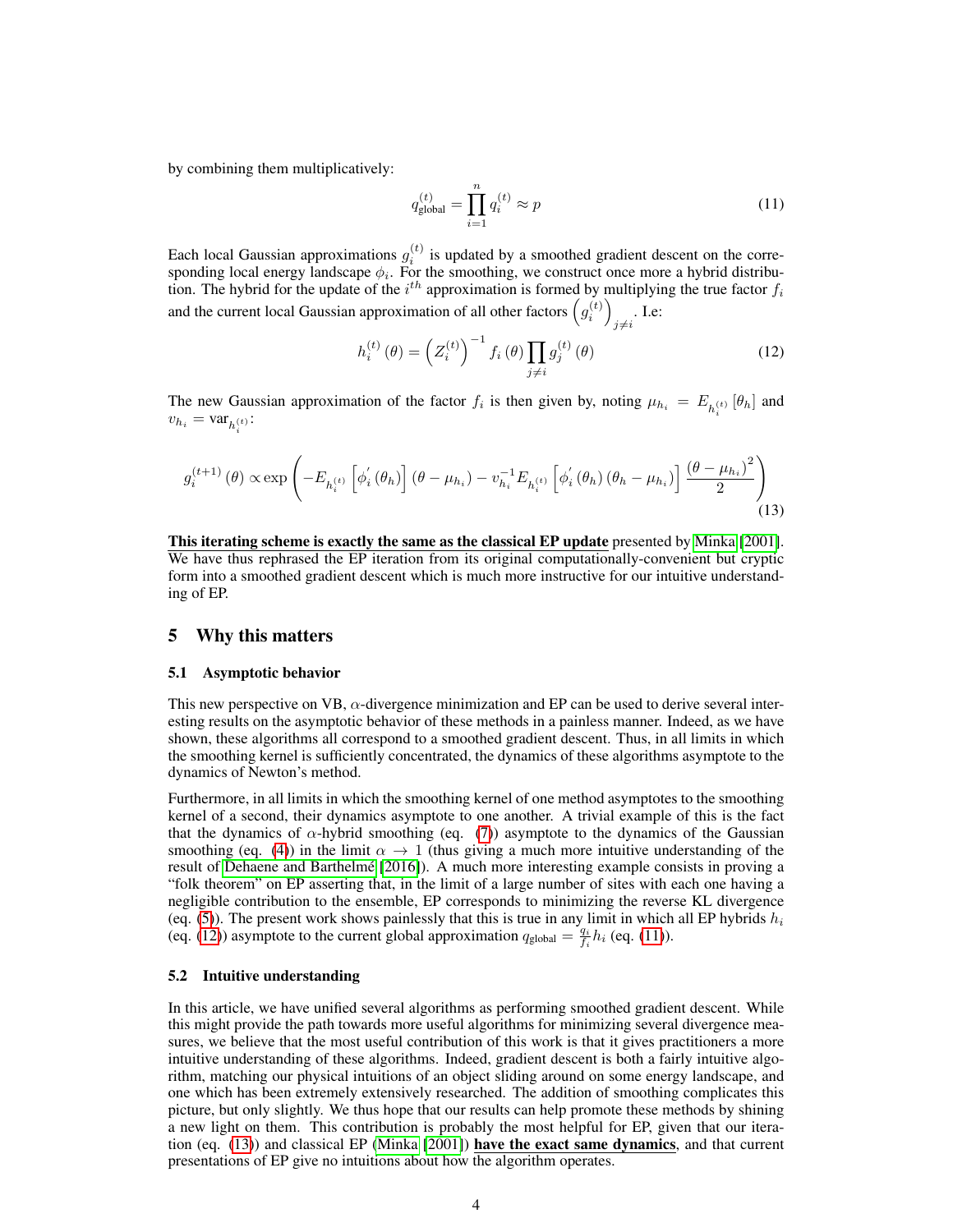#### References

- <span id="page-4-7"></span>Christopher M. Bishop. *Pattern Recognition and Machine Learning (Information Science and Statistics)*. Springer, 1st ed. 2006. corr. 2nd printing 2011 edition, October 2007. ISBN 0387310738. URL [http://www.amazon.com/exec/obidos/redirect?tag=](http://www.amazon.com/exec/obidos/redirect?tag=citeulike07-20&path=ASIN/0387310738) [citeulike07-20&path=ASIN/0387310738](http://www.amazon.com/exec/obidos/redirect?tag=citeulike07-20&path=ASIN/0387310738).
- <span id="page-4-2"></span>Edward Challis and David Barber. Concave gaussian variational approximations for inference in large-scale bayesian linear models. In *AISTATS*, pages 199–207, 2011.
- <span id="page-4-8"></span>Guillaume Dehaene and Simon Barthelmé. Expectation propagation in the large-data limit. *arXiv preprint arXiv:1503.08060*, 2016.
- <span id="page-4-3"></span>Matthew D Hoffman, David M Blei, Chong Wang, and John William Paisley. Stochastic variational inference. *Journal of Machine Learning Research*, 14(1):1303–1347, 2013.
- <span id="page-4-5"></span>T. Minka. Divergence Measures and Message Passing. Technical report, 2005. URL [http://research.microsoft.com/en-us/um/people/minka/papers/](http://research.microsoft.com/en-us/um/people/minka/papers/message-passing/minka-divergence.pdf) [message-passing/minka-divergence.pdf](http://research.microsoft.com/en-us/um/people/minka/papers/message-passing/minka-divergence.pdf).
- <span id="page-4-0"></span>Thomas P. Minka. Expectation Propagation for approximate Bayesian inference. In *UAI '01: Proceedings of the 17th Conference in Uncertainty in Artificial Intelligence*, pages 362–369, San Francisco, CA, USA, 2001. Morgan Kaufmann Publishers Inc. ISBN 1-55860-800-1. URL <http://portal.acm.org/citation.cfm?id=720257>.
- <span id="page-4-1"></span>Kevin P. Murphy. *Machine Learning: A Probabilistic Perspective*. The MIT Press, 2012. ISBN 0262018020, 9780262018029.
- <span id="page-4-4"></span>Manfred Opper and Cédric Archambeau. The variational gaussian approximation revisited. *Neural computation*, 21(3):786–792, 2009.
- <span id="page-4-6"></span>M. Seeger. Expectation Propagation for Exponential Families. Technical report, 2005. URL [http:](http://people.mmci.uni-saarland.de/~{}mseeger/papers/epexpfam.pdf) [//people.mmci.uni-saarland.de/~{}mseeger/papers/epexpfam.pdf](http://people.mmci.uni-saarland.de/~{}mseeger/papers/epexpfam.pdf).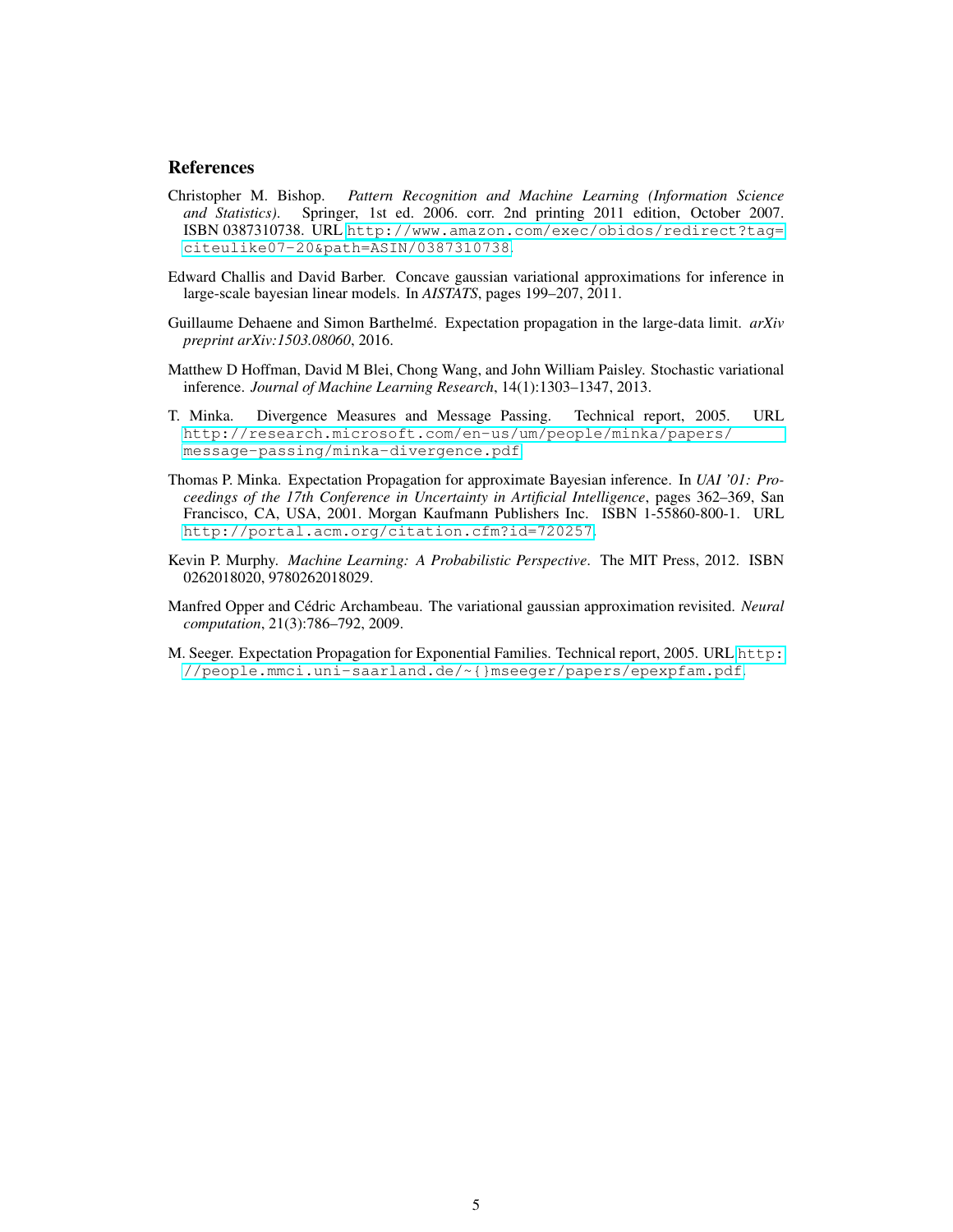# Appendix of Expectation Propagation performs a smoothed gradient descent

Guillaume Dehaene Ecole Polytechnique Federale de Lausanne guillaume.dehaene@gmail.com

In this appendix, we will present all of the technical results underlying our main abstract, which was light on details so as to remain compact.

Throughout this document, we will present various methods to compute a Gaussian approximation of a multivariate target distribution:

$$
p(\boldsymbol{\theta}) = \exp(-\psi(\boldsymbol{\theta})) \tag{1}
$$

We will note  $d$  the dimensionality of the space. All vectors will be represented by bold letters (e.g:  $\theta$ ,  $\mu$ ) while matrices are bold capitalized letters (e.g: S, B).

In contexts where it matters to distinguish the inner and outer-product between vectors, we use the physicists Bra-Ket notation which makes it obvious whether a given vector should be considered as a (1 \* d) matrix (in which it is called a "Bra"  $\langle \theta |$ ) or a (d \* 1) matrix (in which case it is called a "Ket"  $|\mu\rangle$ ). In this notation, scalar products are represented as, for example:  $\langle \theta | |\mu \rangle = \sum_{i=1}^d \theta_i \mu_i$ . A scalar product weighted by some matrix B is represented using:  $\langle \theta | B | \mu \rangle = \sum_{i,j} \dot{\theta_i} \mu_j B_{i,j}$ . Outer-products are noted as  $|\theta\rangle\langle\mu|$  (which corresponds to the conventional notation  $\theta\mu^T$ ) which gives a matrix:  $(\ket{\theta}\bra{\mu})_{i,j} = \theta_i \mu_j$ .

Finally, for a multivariate function such as  $p(\theta)$ , we note  $\nabla_{\theta} p(\theta)$  the gradient, i.e: the vector of the derivatives against each component of the variable. We note  $\mathbf{H}$   $p(\theta)$  the "Hessian" matrix of the second derivatives of the function.

## 1 The relationship between Variational Bayes and smoothed gradient descent

In this first section, we show that we can minimize the reverse KL divergence between a Gaussian approximation and the target distribution by performing smoothed gradient descent.

#### 1.1 The Gaussian Variational Bayes approximation

First, let us consider computing a Gaussian approximation which minimizes the "reverse" KL divergence to the target. Noting  $G$  the space of all Gaussians, this Gaussian Variational Bayes approximation is defined as:

$$
q_{\text{VB}}\left(\boldsymbol{\theta}\right) = \operatorname{argmin}_{q \in \mathcal{G}}\left(q, p\right) \tag{2}
$$

$$
= \operatorname{argmin}_{q \in \mathcal{G}} \int q(\boldsymbol{\theta}) \log \left[ \frac{q(\boldsymbol{\theta})}{p(\boldsymbol{\theta})} \right] \tag{3}
$$

Let us now rewrite the objective function. The most common parameterization of a Gaussian distribution is via its mean and its covariance matrix. However, an alternative parameterization which is more relevant in this case is using the "matrix square root" of the covariance (which, in 1D, would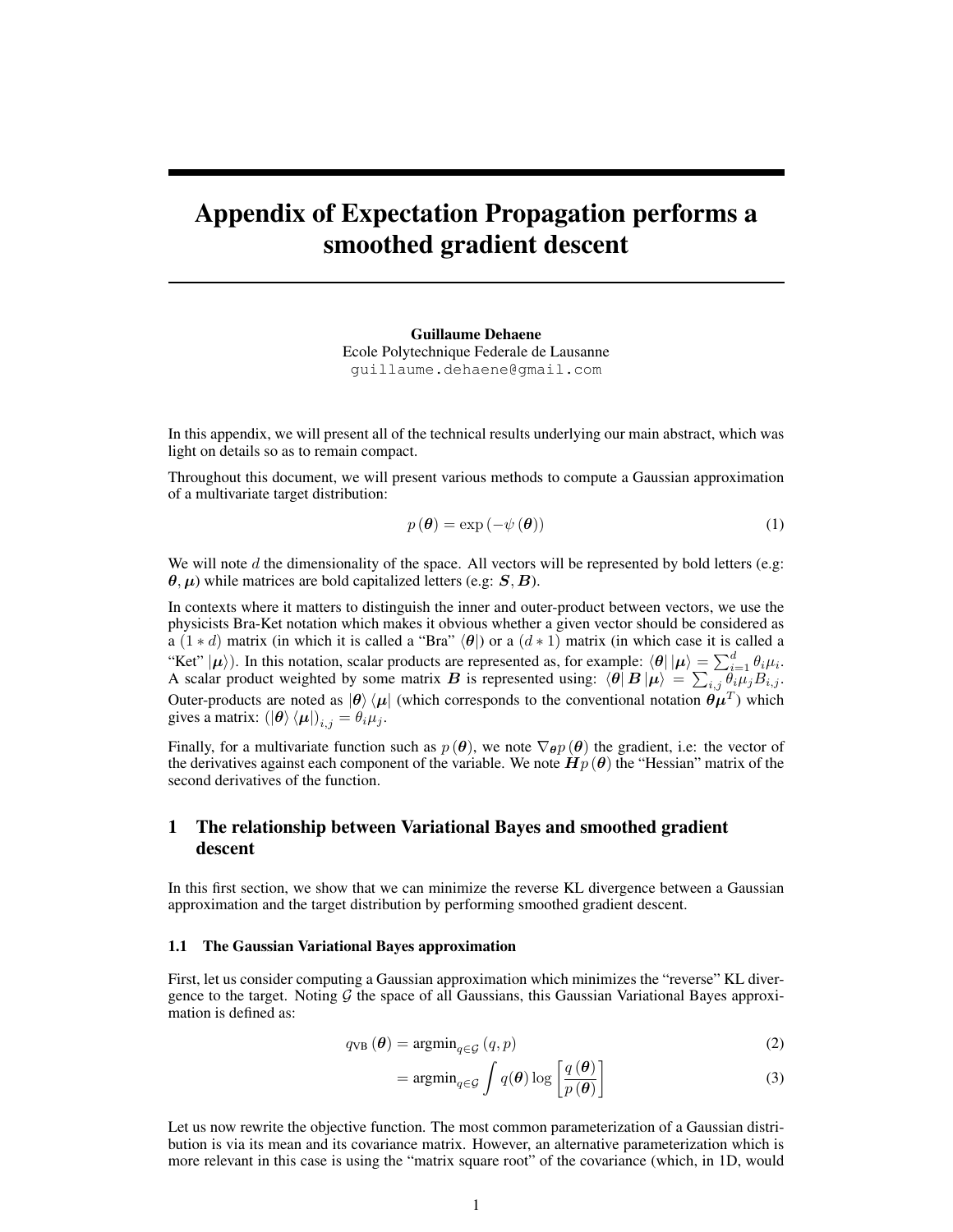correspond to the standard-deviation). Noting  $\Sigma$  the covariance matrix, this "matrix square root" is a solution of:

$$
SS^T = \Sigma \tag{4}
$$

This parameterization is useful as it enables us to write any Gaussian  $g_{\mu,S}$  with parameters  $(\mu,S)$  as a translated and shifted version of a Gaussian with mean 0 and covariance the identity matrix (which we note  $g_0$ ):

$$
g_{\mu,S} = Sg_0 + \mu \tag{5}
$$

However, note that this parameterization of the space of Gaussian is degenerate: the same Gaussian density corresponds to multiple values of S.

Using this parameterization, it is easy to write down the reverse KL divergence as an expected value under the random variable  $g_0$ :

$$
KL\left(q_{\mu,S}, p\right) = \int q(\boldsymbol{\theta}) \log \left[\frac{q(\boldsymbol{\theta})}{p(\boldsymbol{\theta})}\right] \tag{6}
$$

$$
= \int q(\boldsymbol{\theta}) \psi(\boldsymbol{\theta}) + \int q(\boldsymbol{\theta}) \log (q(\boldsymbol{\theta})) \tag{7}
$$

$$
= E\left[\psi\left(\mathbf{S}\mathbf{g}_0 + \boldsymbol{\mu}\right)\right] - \log\left(\left(2\pi\right)^{d/2}|\mathbf{S}|\right) \tag{8}
$$

where  $|S|$  is the determinant of the S matrix.

Computing the gradient of the KL divergence against this parameterization of the Gaussians is then a straightforward exercise in vectorial and matrix derivatives (cf: the matrix cookbook [Petersen and](#page-13-0) [Pedersen](#page-13-0) [\[2012\]](#page-13-0)) which yields:

$$
\nabla_{\mu} KL(q_{\mu,S}, p) = E \left[ \nabla \psi \left( Sg_0 + \mu \right) \right] \tag{9}
$$

<span id="page-6-0"></span>
$$
=E\left[\nabla\psi\left(\mathbf{g}_{\mu,S}\right)\right]
$$
 (10)

$$
\nabla_{\mathbf{S}} KL\left(q_{\mu,\mathbf{S}},p\right) = E\left[\left|\nabla\psi\left(\mathbf{S}\mathbf{g}_0 + \mu\right)\right\rangle\left\langle\mathbf{g}_0\right|\right] - \mathbf{S}^{-1} \tag{11}
$$

We then integrate by parts eq. [\(11\)](#page-6-0) (or, alternatively, we use Stein's lemma) to obtain an equation with the second derivative of  $\psi$ :

$$
\nabla_{\mathbf{S}} KL\left(q_{\boldsymbol{\mu},\mathbf{S}},p\right) = E\left[\boldsymbol{H}\psi\left(\mathbf{S}\boldsymbol{g}_0 + \boldsymbol{\mu}\right)\mathbf{S}^T\right] - \mathbf{S}^{-1} \tag{12}
$$

$$
= E\left[\boldsymbol{H}\psi\left(\boldsymbol{g}_{\mu,S}\right)\right]\boldsymbol{S}^{T} - \boldsymbol{S}^{-1} \tag{13}
$$

This gives us a simple characterization of all critical points of the function  $\mu$ ,  $S \to KL$ : they obey the following equations:

$$
E\left[\nabla\psi\left(\mathbf{g}_{\mu,S}\right)\right]=\overrightarrow{0}\tag{14}
$$

$$
E\left[\boldsymbol{H}\psi\left(\boldsymbol{g}_{\boldsymbol{\mu},\boldsymbol{S}}\right)\right] = \boldsymbol{S}^{-1}\left(\boldsymbol{S}^{T}\right)^{-1} \tag{15}
$$

<span id="page-6-2"></span><span id="page-6-1"></span>
$$
=\Sigma^{-1} \tag{16}
$$

These conditions for the Gaussian Variational Bayes approximation of a target distribution were originally derived by [Opper and Archambeau](#page-13-1) [\[2009\]](#page-13-1). They express that a Gaussian VB approximation must be such that the expected value of the log-gradient of the target distribution is 0 in all dimensions and that the inverse-variance of the approximation matches the expected value of the log-Hessian of the target distribution.

These conditions are quite naturally linked to the smoothed gradient descent algorithm which we now introduce.

#### 1.2 Smoothed gradient descent

First, let us present the smoothed gradient descent (with a Hessian correction) in detail. It corresponds to the following algorithm.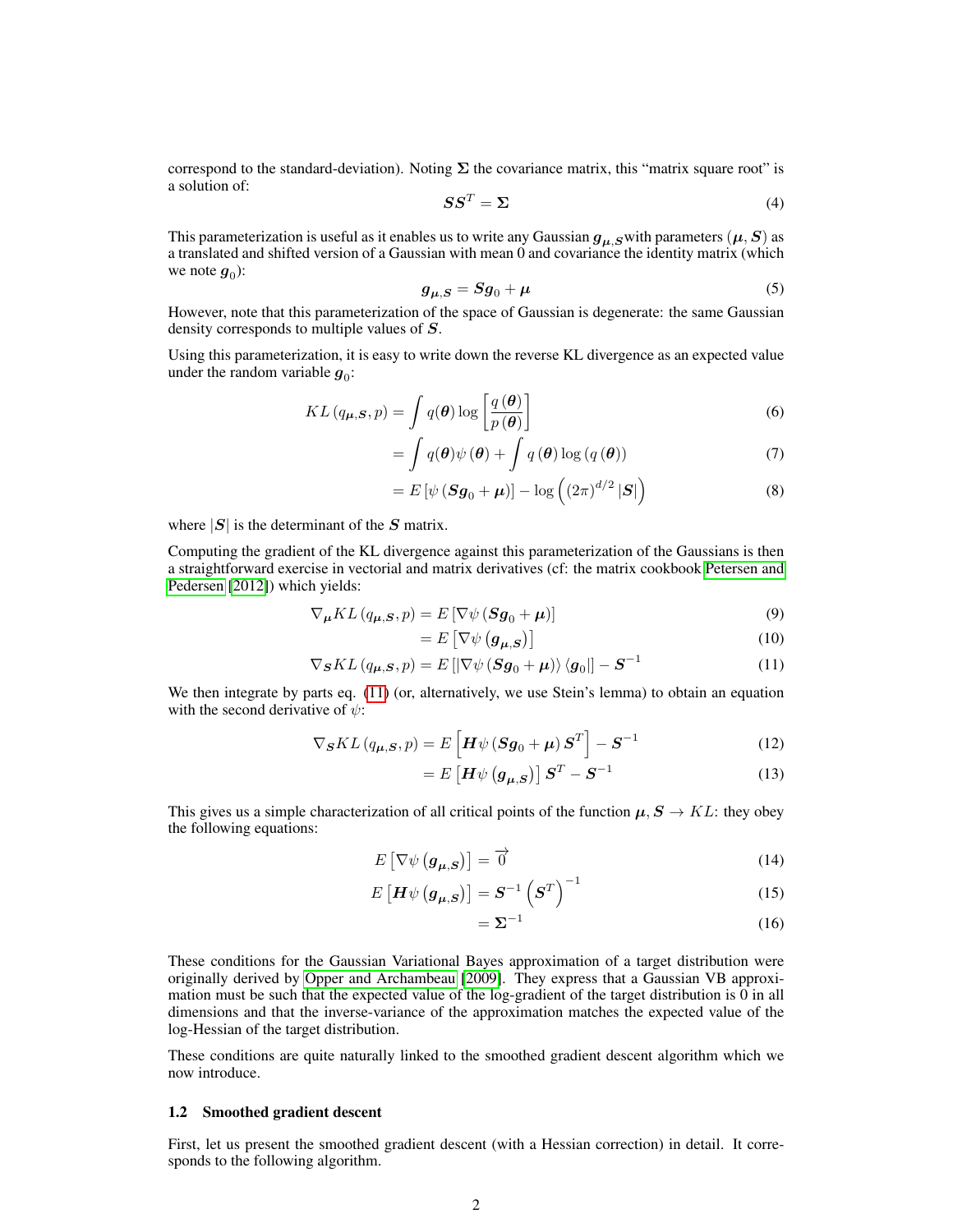- Initialize the algorithm with any Gaussian approximation  $q^{(0)}$  of the target distribution
- Then loop until convergence:
	- 1. Compute the mean as well as the expected log-gradient and expected log-Hessian of the target distribution under the current Gaussian approximation  $q^{(t)}(\boldsymbol{\theta})$ :

$$
\boldsymbol{\mu} = E_{q^{(t)}}\left[\boldsymbol{\theta}\right] \tag{17}
$$

$$
E\nabla = E_{q^{(t)}}\left[\nabla\psi\left(\boldsymbol{\theta}\right)\right]
$$
\n(18)

$$
E\mathbf{H} = E_{q^{(t)}}\left[\mathbf{H}\psi\left(\boldsymbol{\theta}\right)\right]
$$
 (19)

2. Compute the new Gaussian approximation using the following formula:

<span id="page-7-0"></span>
$$
q^{(t+1)} = \frac{1}{Z} \exp\left(-\langle E\nabla| \left|(\boldsymbol{\theta} - \boldsymbol{\mu})\rangle - \langle(\boldsymbol{\theta} - \boldsymbol{\mu})| \frac{E\boldsymbol{H}}{2} \left|(\boldsymbol{\theta} - \boldsymbol{\mu})\rangle\right|\right) \tag{20}
$$

where  $Z$  is a normalizing constant.

We refer to this algorithm as "smoothed gradient descent" since this update exactly matches the update of gradient descent with a Hessian correction starting from  $\mu = E_{q^{(t)}}[\theta]$  on the energy landscape given by a smoothing of  $\psi$  with a Gaussian kernel  $q^{(t)}$  (in equations:  $\theta \to (\psi \otimes q^{(t)}) (\theta)$ is the new energy landscape).

This algorithm does not correspond to performing gradient descent on the space Gaussians parameterized by  $(\mu, S)$  of the reverse KL divergence, but it is closely related as these two algorithms share their fixed-points. Indeed, considering eq. [\(20\)](#page-7-0) shows that this algorithm is stable if and only if:

- $E\nabla = 0$  so that the mean of the Gaussian approximation does not change.
- $EH = (Cov_q)^{-1}$  so that the variance of the distribution does not change either.

These stability conditions exactly match the characterization of critical points of  $\mu$ ,  $S \rightarrow KL$  (eqs. [\(14\)](#page-6-1) and [\(16\)](#page-6-2)). Thus, this smoothed gradient descent algorithm represents an iterative scheme to minimize the reverse KL divergence over the space of Gaussian distributions.

#### 2 Minimizing the  $\alpha$ -divergence

In this second section, we introduce the  $\alpha$ -divergence, which interpolates between the forward KL divergence and the reverse KL divergence. We show that we can minimize the  $\alpha$ -divergence between a Gaussian approximation and the target distribution by performing a smoothed gradient descent which uses an hybrid distribution as the smoothing kernel.

## 2.1 Defining the  $\alpha$ -divergence

Consider two probability densities  $(p(\theta), q(\theta))$ . The  $\alpha$ -divergence between these two distributions is given, for  $\alpha \notin \{0, 1\}$ :

$$
D_{\alpha}(p,q) = \frac{1}{\alpha(1-\alpha)} \left[ 1 - \int (p(\boldsymbol{\theta}))^{1-\alpha} (q(\boldsymbol{\theta}))^{\alpha} d\boldsymbol{\theta} \right]
$$
 (21)

A few values of  $\alpha$  correspond to interesting measures of the differences between p and q [\(Minka](#page-13-2) [\[2005\]](#page-13-2); note that we are not using the exact same definition of the  $\alpha$ -divergence).

• For  $\alpha = 1/2$ , we recover the squared Hellinger distance:

$$
D_{1/2} = 4 \left[ 1 - \int \sqrt{pq} \right] \tag{22}
$$

$$
=2\int \left(\sqrt{p}-\sqrt{q}\right)^2\tag{23}
$$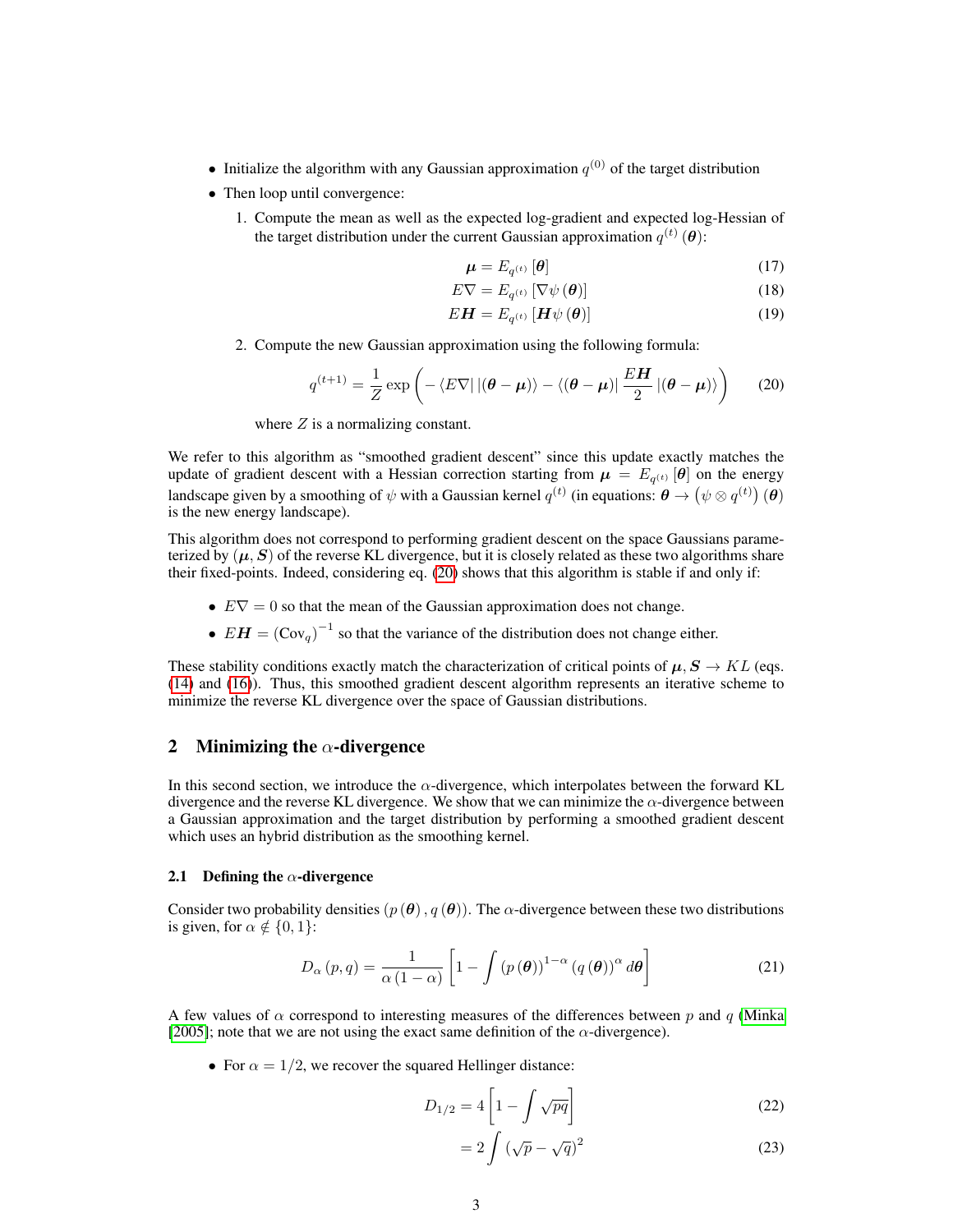• For  $\alpha = -1$  and  $\alpha = 2$ , we recover interesting values:

$$
D_{-1} = -\frac{1}{2} \left[ 1 - \int \frac{p^2}{q} \right]
$$
 (24)

$$
= \frac{1}{2} \left[ \int \frac{p^2}{q} + \int q - 2 \int p \right]
$$
 (25)

$$
=\frac{1}{2}\int \frac{(p-q)^2}{q}
$$
\n(26)

$$
D_2 = \frac{1}{2} \int \frac{(p-q)^2}{p}
$$
 (27)

This corresponds to the two  $\chi^2$  distances between the two probability distributions

• Finally, and most interesting, in the limits  $\alpha \to 0$  and  $\alpha \to 1$ , we recover the direct and reverse KL divergences:

$$
D_{\alpha}(p,q) = \frac{1}{\alpha(1-\alpha)} \left[ 1 - \int p\left(\frac{p}{q}\right)^{-\alpha} \right]
$$
 (28)

$$
= \frac{1}{\alpha \left(1 - \alpha\right)} \left[1 - \int p \exp\left(-\alpha \log \frac{p}{q}\right)\right]
$$
(29)

$$
\approx \frac{1}{\alpha \left(1 - \alpha\right)} \left[1 - \int p \left(1 + -\alpha \log \frac{p}{q} + \alpha^2 \dots \right)\right] \tag{30}
$$

$$
\approx \frac{1}{1-\alpha} \int p \log \frac{p}{q} + \alpha \dots \tag{31}
$$

$$
\lim_{\alpha \to 0} D_{\alpha}(p, q) = \int p \log \frac{p}{q}
$$
\n(32)

$$
= KL(p, q) \tag{33}
$$

$$
\lim_{\alpha \to 1} D_{\alpha}(p, q) = KL(q, p) \tag{34}
$$

This is the result we are most interested in, since it justifies our earlier remark that the  $\alpha$ -divergences interpolate between the forward and reverse KL divergences.

#### 2.2 Minimizing the  $\alpha$ -divergence over the space of Gaussians

Once more, we will parametrize Gaussians using the mean and the square-root matrix of the covariance S. We can then smartly rewrite our objective function, the  $\alpha$ -divergence, by performing a change of variable  $\tilde{\theta} = S^{-1} (\theta - \mu)$ . In this reference frame, the Gaussian density is constant. This gives:

$$
D_{\alpha}(p,q_{\mu,S}) = \frac{1}{\alpha(1-\alpha)} \left[ 1 - \int p\left(\mathbf{S}\tilde{\boldsymbol{\theta}} + \boldsymbol{\mu}\right)^{1-\alpha} q_0\left(\tilde{\boldsymbol{\theta}}\right)^{\alpha} \frac{d\tilde{\boldsymbol{\theta}}}{|\mathbf{S}|^{1-\alpha}} \right]
$$
(35)

We can then compute the gradients:

$$
\nabla_{\mu} D_{\alpha} = \frac{1}{\alpha \left(1 - \alpha\right)} \int \left(1 - \alpha\right) \nabla \psi \left(\mathbf{S} \tilde{\boldsymbol{\theta}} + \mu\right) p \left(\mathbf{S} \tilde{\boldsymbol{\theta}} + \mu\right)^{1 - \alpha} q_0 \left(\tilde{\boldsymbol{\theta}}\right)^{\alpha} \frac{d\tilde{\boldsymbol{\theta}}}{|\mathbf{S}|^{1 - \alpha}} \tag{36}
$$

By now performing the reverse change of variable and returning to  $\theta$ , we get that the gradient corresponds to an expected value under the hybrid distribution:  $h_{\alpha}(\theta) = Z_{\alpha}^{-1} (p(\theta))^{1-\alpha} (q_{\mu,S}(\theta))^{\alpha}$ .

$$
\nabla_{\mu} D_{\alpha} = \frac{1}{\alpha} \int \nabla \psi \left( \boldsymbol{\theta} \right) p \left( \boldsymbol{\theta} \right)^{1-\alpha} q_{\mu, S} \left( \boldsymbol{\theta} \right)^{\alpha} d\boldsymbol{\theta}
$$
(37)

$$
= \frac{\left(\int \left(p\left(\boldsymbol{\theta}\right)\right)^{1-\alpha}\left(q_{\boldsymbol{\mu},\boldsymbol{S}}\left(\boldsymbol{\theta}\right)\right)^{\alpha}d\boldsymbol{\theta}\right)}{\alpha}E_{h_{\alpha}}\left(\nabla\psi\left(\boldsymbol{\theta}\right)\right) \tag{38}
$$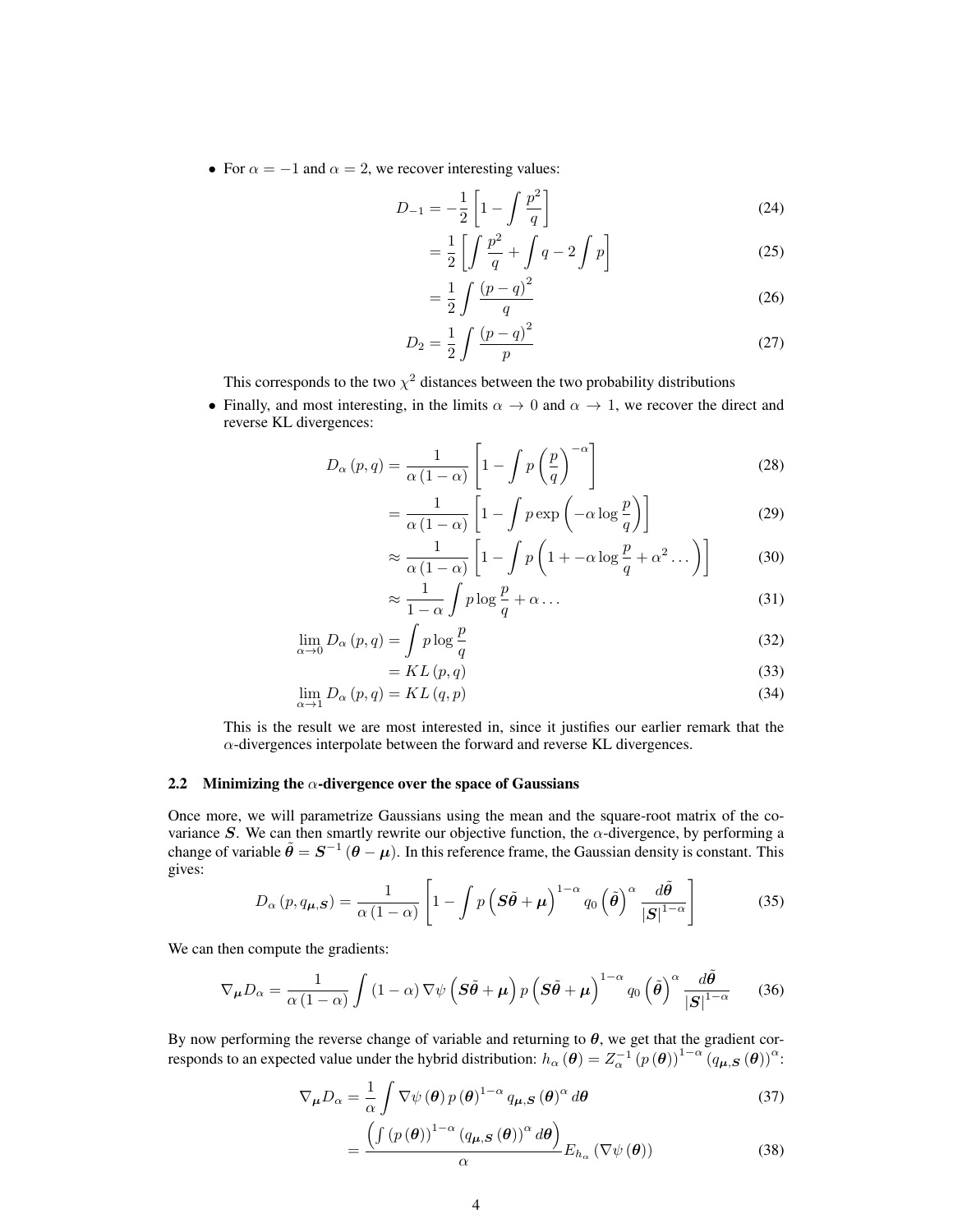Similarly, the gradient to S gives another expected value under  $h_{\alpha}$ :

$$
\nabla_{\mathbf{S}}D_{\alpha} = \frac{1}{\alpha} \int \left| \tilde{\boldsymbol{\theta}} \right\rangle \left\langle \nabla \psi \left( \mathbf{S} \tilde{\boldsymbol{\theta}} + \boldsymbol{\mu} \right) \right| p \left( \mathbf{S} \tilde{\boldsymbol{\theta}} + \boldsymbol{\mu} \right)^{1-\alpha} q_0 \left( \tilde{\boldsymbol{\theta}} \right)^{\alpha} \frac{d \tilde{\boldsymbol{\theta}}}{|\mathbf{S}|^{1-\alpha}} - \frac{1}{\alpha} \mathbf{S}^{-1} \frac{1}{|\mathbf{S}|^{1-\alpha}} \int p \left( \mathbf{S} \tilde{\boldsymbol{\theta}} + \boldsymbol{\mu} \right)^{1-\alpha} q_0 \left( \tilde{\boldsymbol{\theta}} \right)^{\alpha} d\tilde{\boldsymbol{\theta}} \tag{39}
$$

$$
= \frac{1}{\alpha} S^{-1} \int |\boldsymbol{\theta} - \boldsymbol{\mu}| \langle \nabla \psi (\boldsymbol{\theta}) | p(\boldsymbol{\theta})^{1-\alpha} q_{\boldsymbol{\mu}, \mathbf{S}} (\boldsymbol{\theta})^{\alpha} d\boldsymbol{\theta} - \frac{1}{\alpha} S^{-1} \left( \int (p(\boldsymbol{\theta}))^{1-\alpha} (q_{\boldsymbol{\mu}, \mathbf{S}} (\boldsymbol{\theta}))^{\alpha} d\boldsymbol{\theta} \right)
$$
(40)

$$
-\frac{\left(\int \left(p\left(\boldsymbol{\theta}\right)\right)^{1-\alpha}\left(q_{\boldsymbol{\mu},\boldsymbol{S}}\left(\boldsymbol{\theta}\right)\right)^{\alpha}d\boldsymbol{\theta}\right)}{\alpha}\boldsymbol{S}^{-1}\left[E_{h_{\alpha}}\left(|\boldsymbol{\theta}-\boldsymbol{\mu}\rangle\left\langle\nabla\psi\left(\boldsymbol{\theta}\right)\right|\right)-\boldsymbol{I}_{d*d}\right]
$$
(41)

Thus the critical points of the function  $\mu$ ,  $S \to D_\alpha$  ( $p$ ,  $q_{\mu,S}$ ) obey the following two equations:

<span id="page-9-1"></span><span id="page-9-0"></span>
$$
E_{h_{\alpha}}\left(\nabla\psi\left(\boldsymbol{\theta}\right)\right)=0\tag{42}
$$

$$
E_{h_{\alpha}}\left(|\boldsymbol{\theta}-\boldsymbol{\mu}\rangle\left\langle\nabla\psi\left(\boldsymbol{\theta}\right)\right|\right)=\boldsymbol{I}_{d*d}\tag{43}
$$

Furthermore, for any probability distribution (with fast decrease in the tails) by integration by parts we have that (illustrating the result with  $p(\theta) \propto \exp(-\psi(\theta)) \,\forall \mathbf{v}$ :

$$
E_p(\nabla\psi(\boldsymbol{\theta})) = 0\tag{44}
$$

$$
E_p\left(\left|\boldsymbol{\theta}-\boldsymbol{v}\right>\left<\nabla\psi\left(\boldsymbol{\theta}\right)\right|\right)=\boldsymbol{I}_{d*d} \tag{45}
$$

By applying these two equations to the hybrid distribution at a critical point  $h_x = p^{1-\alpha} (q_{\mu_x, S_x})^{\alpha}$ with the two eqs. [\(42\)](#page-9-0) and [\(43\)](#page-9-1), we get that at a critical point, the mean and variance of the hybrid and of the Gaussian approximation are identical. Noting  $\Sigma_{\star} = S_{\star} (S_{\star})^T$  the covariance of the Gaussian distribution at the critical point:

$$
0 = E_{h_{\star}} \left( \left( 1 - \alpha \right) \nabla \psi \left( \boldsymbol{\theta} \right) + \alpha \Sigma_{\star}^{-1} \left( \boldsymbol{\theta} - \boldsymbol{\mu}_{\star} \right) \right) \tag{46}
$$

$$
= 0 + E_{h_{\star}} \left( \alpha \Sigma_{\star}^{-1} \left( \boldsymbol{\theta} - \boldsymbol{\mu}_{\star} \right) \right) \tag{47}
$$

$$
=\alpha\Sigma_{\star}^{-1}\left(E_{h_{\star}}\left(\boldsymbol{\theta}\right)-\boldsymbol{\mu}_{\star}\right)
$$
\n(48)

$$
E_{h_{\star}}\left(\boldsymbol{\theta}\right)=\boldsymbol{\mu}_{\star}\tag{49}
$$

And (using  $v = \mu_+$ ):

=

$$
\boldsymbol{I}_{d*d} = E_{h_\star} \left( |\boldsymbol{\theta} - \boldsymbol{\mu}_\star\rangle \left\langle \left( (1 - \alpha) \nabla \psi \left( \boldsymbol{\theta} \right) + \alpha \boldsymbol{\Sigma}_\star^{-1} \left( \boldsymbol{\theta} - \boldsymbol{\mu}_\star \right) \right) \right| \right) \tag{50}
$$

$$
= (1 - \alpha) E_{h_{\star}} \left( \left| \boldsymbol{\theta} - \boldsymbol{\mu}_{\star} \right) \langle \nabla \psi \left( \boldsymbol{\theta} \right) \right| \right) + \alpha E_{h_{\star}} \left( \left| \boldsymbol{\theta} - \boldsymbol{\mu}_{\star} \right\rangle \langle \boldsymbol{\theta} - \boldsymbol{\mu}_{\star} | \boldsymbol{\Sigma}_{\star}^{-1} \right) \tag{51}
$$

$$
= (1 - \alpha) \mathbf{I}_{d*d} + \alpha E_{h_\star} \left( \left| \boldsymbol{\theta} - \boldsymbol{\mu}_\star \right\rangle \left\langle \boldsymbol{\theta} - \boldsymbol{\mu}_\star \right| \boldsymbol{\Sigma}_\star^{-1} \right) \tag{52}
$$

$$
\alpha \boldsymbol{I}_{d*d} = \alpha E_{h_\star} \left( |\boldsymbol{\theta} - \boldsymbol{\mu}_\star \rangle \langle \boldsymbol{\theta} - \boldsymbol{\mu}_\star | \boldsymbol{\Sigma}_\star^{-1} \right) \tag{53}
$$

$$
I_{d*d} = \text{Cov}_{h_{\star}}(\theta) \Sigma_{\star}^{-1} \tag{54}
$$

$$
\Sigma_{\star} = \text{Cov}_{h_{\star}}(\theta) \tag{55}
$$

These last two points were already highlighted by [Minka](#page-13-2) [\[2005\]](#page-13-2).

Finally, we get a slight variant of the equations characterizing the critical points by combining eqs. [\(43\)](#page-9-1) and [\(55\)](#page-9-2):

<span id="page-9-3"></span><span id="page-9-2"></span>
$$
(\text{Cov}_{h_{\star}})^{-1}(\boldsymbol{\theta}) E_{h_{\star}}(|\boldsymbol{\theta} - \boldsymbol{\mu}_{\star}\rangle \langle \nabla \psi(\boldsymbol{\theta})|) = \boldsymbol{\Sigma}_{\star}^{-1}
$$
 (56)

## 2.3 A smoothed gradient descent

We will now propose a smoothed gradient descent algorithm such that all fixed-points of the algorithm will also be critical points of  $\mu$ ,  $S \to D_{\alpha}$   $(p, q_{\mu,S})$ .

Consider the following algorithm: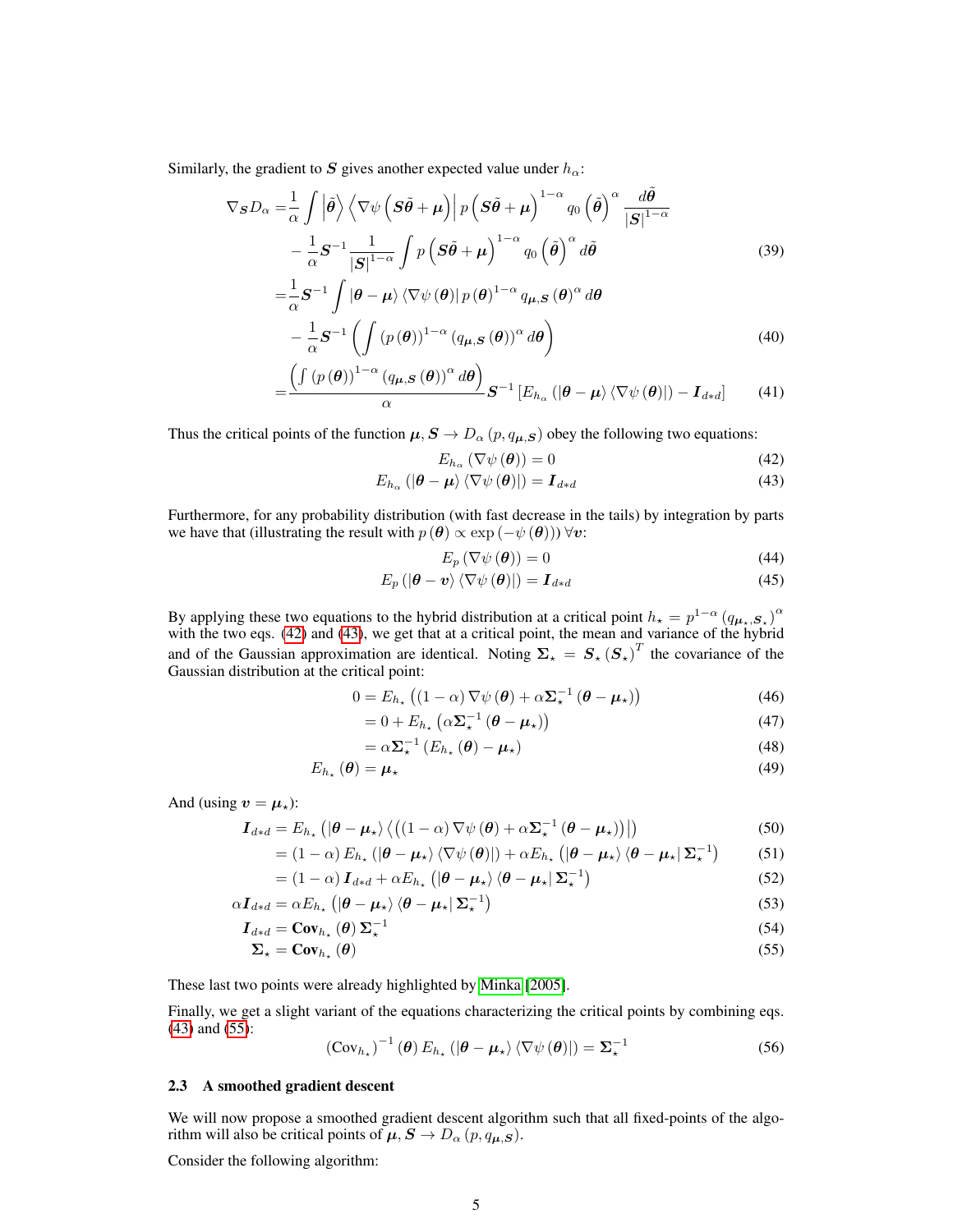- Initialize the algorithm with any Gaussian approximation  $q^{(0)}$  of the target distribution
- Then loop until convergence:
	- 1. Compute the current hybrid approximation of the target distribution:

$$
h_{\alpha}(\boldsymbol{\theta}) = Z_{\alpha}^{-1} p(\boldsymbol{\theta})^{1-\alpha} \left( q^{(t)}(\boldsymbol{\theta}) \right)^{\alpha} \tag{57}
$$

2. Compute the following expected values under the current hybrid approximation  $h_{\alpha}(\boldsymbol{\theta})$ :

$$
\boldsymbol{\mu} = E_{h_{\alpha}} \left[ \boldsymbol{\theta} \right] \tag{58}
$$

$$
E\nabla = E_{h_{\alpha}}\left[\nabla\psi\left(\boldsymbol{\theta}\right)\right]
$$
 (59)

$$
E\boldsymbol{H} = \left(\operatorname{Cov}_{h_{\alpha}}\right)^{-1} E_{h_{\alpha}}\left[\left|\boldsymbol{\theta} - \mu\right\rangle \left\langle \nabla \psi\left(\boldsymbol{\theta}\right)\right|\right]
$$
 (60)

3. Compute the new Gaussian approximation using the following formula:

$$
q^{(t+1)} = \frac{1}{Z_q} \exp\left(-\langle E\nabla||\boldsymbol{\theta} - \boldsymbol{\mu}\rangle - \langle \boldsymbol{\theta} - \boldsymbol{\mu}|\frac{E\boldsymbol{H}}{2}|\boldsymbol{\theta} - \boldsymbol{\mu}\rangle\right) \tag{61}
$$

where 
$$
Z_q
$$
 is a normalizing constant.

Any fixed-point of this iteration must obey the following equalities:

$$
E_{h_{\star}}\left[\nabla\psi\left(\boldsymbol{\theta}\right)\right]=0\tag{62}
$$

$$
(\mathbf{Cov}_{h_{\star}})^{-1} E_{h_{\alpha}} \left[ |\boldsymbol{\theta} - \mu \rangle \langle \nabla \psi (\boldsymbol{\theta}) | \right] = (\mathbf{Cov}_{q_{\star}})^{-1}
$$
(63)

which is identical to the equations obeyed by critical points of  $\mu$ ,  $S \to D_\alpha$  (eqs. [\(42\)](#page-9-0) and [\(56\)](#page-9-3)).

## 3 Expectation Propagation

Finally, we come to Expectation Propagation (EP).

In order to be able to apply EP, we have to further specify a factorization of the target distribution:

$$
p(\boldsymbol{\theta}) = \prod_{i=1}^{n} f_i(\boldsymbol{\theta})
$$
\n(64)

Given this factorization, we can then compute "the EP approximation of the target distribution of  $p(\theta)$  factorized as  $p = \prod f_i$ " or, for short, the EP approximation of p.

We will note  $\phi_i(\boldsymbol{\theta}) = -\log(f_i(\boldsymbol{\theta})).$ 

#### 3.1 The EP iteration

All algorithms we have presented so far seek a global Gaussian approximation of the target distribution. EP differs from this by seeking to find instead n local Gaussian approximation  $q_i$  to approximate each factor:  $q_i \approx f_i$ .

These approximations are improved iteratively according to:

- Initialize the algorithm with any n local Gaussian approximations  $q_i^{(0)}(\boldsymbol{\theta})$
- Then loop until convergence:
	- [1](#page-10-0). Select a subset  $\mathcal{I} \subset [1, n]$  of indices<sup>1</sup>.
	- 2. For all  $i \in \mathcal{I}$  in parallel:

<span id="page-10-0"></span><sup>&</sup>lt;sup>1</sup>Several choices are possible for the selection of the subset. The two most frequent are selecting a single index  $\mathcal{I} = \{i_0\}$  (corresponding to a sequential variant of EP, as originally proposed in [Minka](#page-13-3) [\[2001\]](#page-13-3)) or the full range  $\mathcal{I} = [1, n]$  (corresponding to the more modern parallel variant of EP). Minibatch or asynchronous variants of EP are also possible. Of course, the sequence of subsets should be such that each factor-approximation  $q_i$  is updated regularly.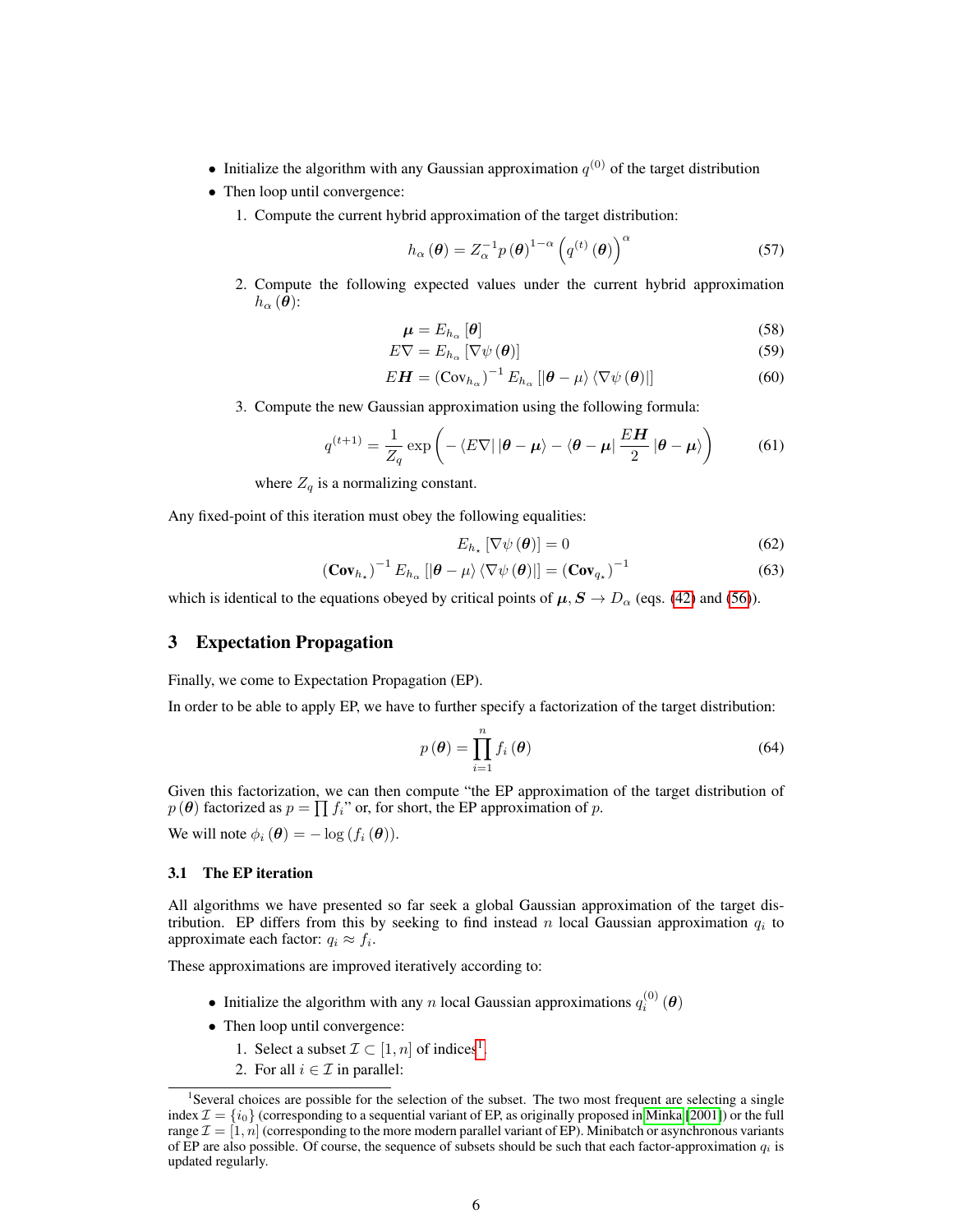(a) Compute the hybrid distribution:

$$
h_i(\boldsymbol{\theta}) = Z_{h_i}^{-1} f_i(\boldsymbol{\theta}) \prod_{j \neq i} q_j^{(t)}(\boldsymbol{\theta})
$$
 (65)

- (b) Compute the mean and covariance of the hybrid:  $(\mu_{h_i}, \text{Cov}_{h_i})$
- (c) Compute a Gaussian distribution with that mean and variance. This Gaussian is the moment-matched Gaussian approximation of the hybrid:

$$
q_{h_i}(\boldsymbol{\theta}) = Z_{q_{h_i}}^{-1} \exp\left(-\frac{1}{2} \left\langle \boldsymbol{\theta} - \boldsymbol{\mu}_{h_i} \right| \mathbf{Cov}_{h_i} \left| \boldsymbol{\theta} - \boldsymbol{\mu}_{h_i} \right\rangle\right) \tag{66}
$$

(d) Compute the new local Gaussian approximation of  $f_i(\theta)$  given by:

$$
q_i^{(t+1)}(\boldsymbol{\theta}) \propto \frac{q_{h_i}(\boldsymbol{\theta})}{\prod_{j \neq i} q_j^{(t)}(\boldsymbol{\theta})}
$$
(67)

For a more extensive presentation of EP and the EP iteration, we refer the interested reader to [Minka](#page-13-3) [\[2001\]](#page-13-3), [Seeger](#page-13-4) [\[2005\]](#page-13-4), [Bishop](#page-13-5) [\[2007\]](#page-13-5).

#### 3.2 A smoothed gradient descent

Interestingly, the key step of the EP algorithm: the computation of the new local approximation  $q_i^{(t+1)}(\theta)$  from its local target  $f_i(\theta)$  and the current values of the other local approximations  $\left(q_j^{(t)}\right)$ , corresponds **exactly** to a smoothed gradient descent.

Theorem 1. *Smoothed gradient representation of the EP iteration.*

In the EP iteration, the new local approximation  $q_{i}^{(t+1)}\left(\boldsymbol{\theta}\right)$  can also be written as:

$$
\mu = E_{h_i} [\theta] \tag{68}
$$
  
\n
$$
E \nabla = E_{h_i} [\nabla \phi_i (\theta)] \tag{69}
$$

$$
EH = \left(Cov_{h_i}\right)^{-1} E_{h_i} \left[ \left|\theta - \mu\right\rangle \left\langle \nabla \phi_i \left(\theta\right) \right| \right] \tag{70}
$$

$$
q_i^{(t+1)} \propto \exp\left(-\langle E\nabla|\left|\boldsymbol{\theta}-\boldsymbol{\mu}\right\rangle - \langle\boldsymbol{\theta}-\boldsymbol{\mu}|\frac{E\boldsymbol{H}}{2}\left|\boldsymbol{\theta}-\boldsymbol{\mu}\right\rangle\right) \tag{71}
$$

*For thoroughness, it is also important to mention that:*

$$
E\mathbf{H} \approx E_{h_i} \left( \mathbf{H} \phi_i \left( \boldsymbol{\theta} \right) \right) \tag{72}
$$

*in the limit in which the hybrid distribution is a strongly log-concave distribution with minimum curvature tending to*  $+\infty$  *[\(Dehaene and Barthelmé](#page-13-6)* [\[2016\]](#page-13-6)).

This theorem represents the key innovation of the present work. This alternative formulation of the EP update might prove useful in deriving better computational variants of the EP iteration. However, we believe that this result is most important for theoretical investigations of the EP algorithm. Indeed, it provides a link between EP and the well-understood gradient descent algorithms. Furthermore, this result also enables users of EP to have a more intuitively satisfying presentation of how EP operates.

*Proof.* This result is actually fairly simple to prove. Indeed, by the definition of  $q_{h_i}$ ,  $h_i$  and  $q_{h_i}$  have the same mean and variance:  $(\mu_{h_i}, \text{Cov}_{h_i})$ .

Now, note:

$$
q_{-i}(\boldsymbol{\theta}) = \prod_{j \neq i} q_j^{(t)}(\boldsymbol{\theta})
$$
\n(73)

$$
\propto \exp\left(-\left\langle \boldsymbol{r}_{-i}\right| |\boldsymbol{\theta} - \boldsymbol{\mu}\rangle - \frac{1}{2}\left\langle \boldsymbol{\theta} - \boldsymbol{\mu}|\boldsymbol{B}_{-i}| \boldsymbol{\theta} - \boldsymbol{\mu}\right\rangle\right) \tag{74}
$$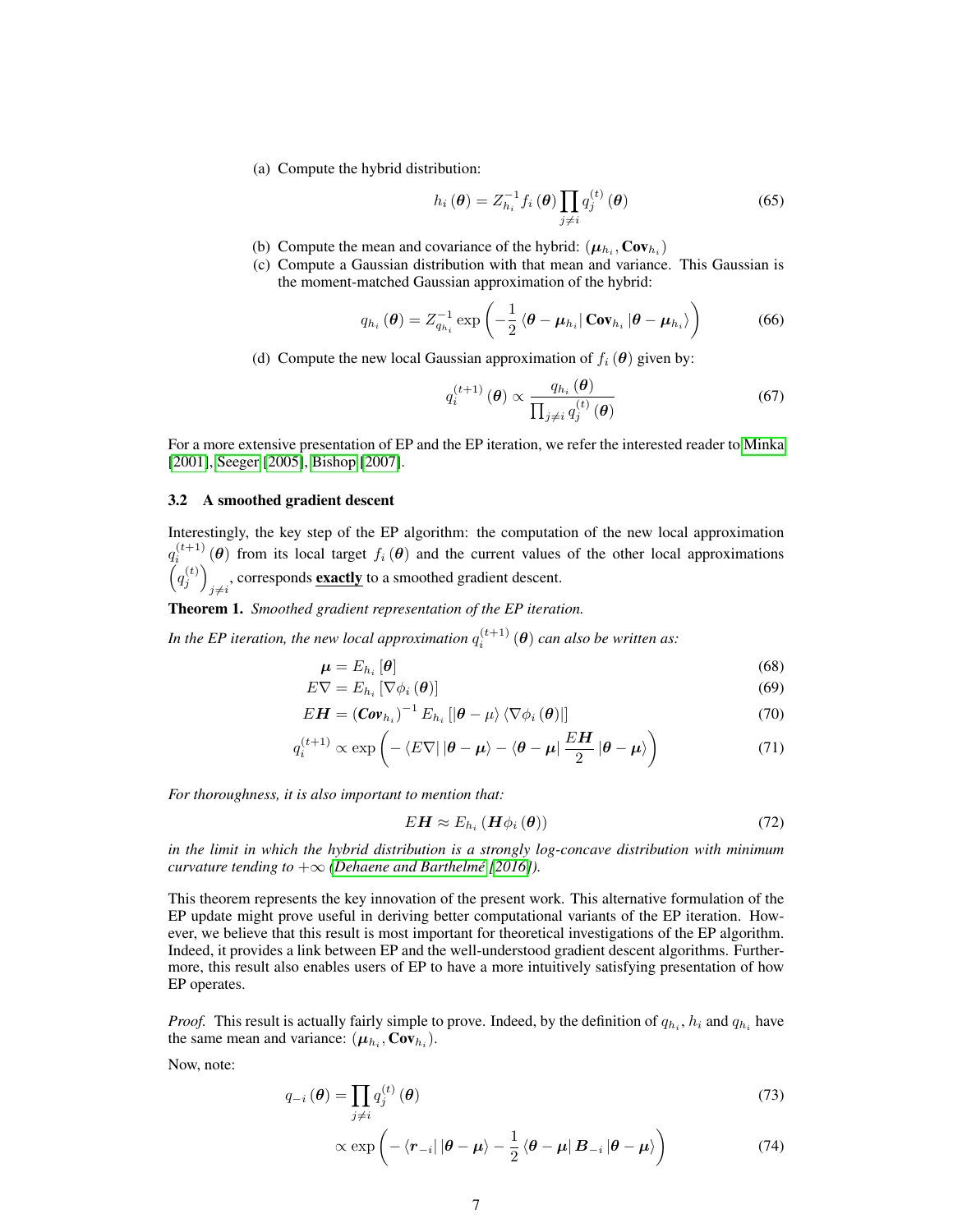and:

$$
q_i^{(t+1)} \propto \exp\left(-\left\langle \mathbf{r}_i\right| |\boldsymbol{\theta} - \boldsymbol{\mu}\rangle - \frac{1}{2} \left\langle \boldsymbol{\theta} - \boldsymbol{\mu}|\,\boldsymbol{B}_i\,|\boldsymbol{\theta} - \boldsymbol{\mu}\right\rangle\right) \tag{75}
$$

Our objective is to find a simple expression for  $r_i$  and  $B_i$ . This can be done by making use of what we call "Stein relationships" (in honor of Charles Stein and his Stein's lemma, which corresponds to the Gaussian case). Indeed, by integration by parts, we find that for any probability distribution (with fast decrease in the tails):

<span id="page-12-3"></span><span id="page-12-1"></span><span id="page-12-0"></span>
$$
E_p(\nabla\psi(\boldsymbol{\theta})) = 0\tag{76}
$$

$$
E_p\left(\left|\boldsymbol{\theta}-\boldsymbol{\mu}\right\rangle\left\langle\nabla\psi\left(\boldsymbol{\theta}\right)\right|\right)=\boldsymbol{I}_{d*d} \tag{77}
$$

Applying the first Stein relationship (eq. [\(76\)](#page-12-0)) to the hybrid  $h_i \propto f_i q_{-i}$ , we get that:

$$
0 = E_{h_i} \left( \nabla \left( \log h_i \left( \boldsymbol{\theta} \right) \right) \right) \tag{78}
$$
\n
$$
E_{h_i} \left( \nabla^{\perp} \left( \mathcal{A} \right) \right) \left( \pi - \mathcal{A} \right) \mathcal{B} \tag{79}
$$

$$
= E_{h_i} \left( \nabla \phi_i \left( \boldsymbol{\theta} \right) + \left( \boldsymbol{r}_{-i} + \boldsymbol{B}_{-i} \left( \boldsymbol{\theta} - \boldsymbol{\mu} \right) \right) \right) \tag{79}
$$

$$
=E_{h_i}\left(\nabla\phi_i\left(\boldsymbol{\theta}\right)\right)+\boldsymbol{r}_{-i}+\boldsymbol{B}_{-i}\left(E_{h_i}\left(\boldsymbol{\theta}\right)-\boldsymbol{\mu}\right) \tag{80}
$$

$$
=E_{h_i}\left(\nabla\phi_i\left(\boldsymbol{\theta}\right)\right)+\boldsymbol{r}_{-i}+0\tag{81}
$$

Now, we apply the first Stein relationship (eq.  $(76)$ ) to the moment-matched approximation of  $h_i$ :  $q_{h_i} \propto q_i q_{-i}$ . We get:

$$
0 = E_{q_{h_i}}\left(\nabla\left(\log q_{h_i}\left(\boldsymbol{\theta}\right)\right)\right) \tag{82}
$$

$$
=E_{q_{h_i}}\left(\left(\mathbf{r}_i+\mathbf{B}_i\left(\boldsymbol{\theta}-\boldsymbol{\mu}\right)\right)+\left(\mathbf{r}_{-i}+\mathbf{B}_{-i}\left(\boldsymbol{\theta}-\boldsymbol{\mu}\right)\right)\right) \tag{83}
$$

$$
= \boldsymbol{r}_i + \boldsymbol{r}_{-i} \tag{84}
$$

By combining eqs. [\(81\)](#page-12-1) and [\(84\)](#page-12-2), we get:

$$
\boldsymbol{r}_i = E_{h_i} \left( \nabla \phi_i \left( \boldsymbol{\theta} \right) \right) \tag{85}
$$

QED.

The proof for  $B_i = (Cov_{h_i})^{-1} E_{h_i} (\ket{\theta - \mu}\bra{\nabla \phi_i(\theta)})$  proceeds the exact same way, but by using the second Stein relationship (eq. [\(77\)](#page-12-3)) to  $h_i$  and  $q_{h_i}$  yielding:

$$
\boldsymbol{I}_{d*d} = E_{h_i} \left( \left| \boldsymbol{\theta} - \boldsymbol{\mu} \right\rangle \left\langle \nabla \phi_i \left( \boldsymbol{\theta} \right) \right| \right) + \mathbf{Cov}_{h_i} \boldsymbol{B}_{-i} \tag{86}
$$

$$
= \mathbf{Cov}_{h_i} \mathbf{B}_i + \mathbf{Cov}_{h_i} \mathbf{B}_{-i} \tag{87}
$$

Combining these equations yields the claimed result, concluding the proof.

## <span id="page-12-2"></span> $\Box$

## 4 Why smoothed gradient descent leads to good approximations

The Stein relationships we have just used in the preceeding proof (eqs. [76](#page-12-0) and [77\)](#page-12-3) also provide an intuition as to why the EP and VB Gaussian approximations (as well as the  $D_{\alpha}$  minima) provide good approximations of the target distribution. Indeed, these Stein relationships read:

$$
E_p(\nabla\psi(\boldsymbol{\theta})) = 0 \tag{88}
$$

$$
E_p\left(\left|\boldsymbol{\theta}-E_p\left(\boldsymbol{\theta}\right)\right\rangle\left\langle\nabla\psi\left(\boldsymbol{\theta}\right)\right|\right)=\boldsymbol{I}_{d*d}
$$
\n(89)

A VB Gaussian approximation  $q_{VB}$  (i.e: a minimum of  $KL(p, q)$ ) obeys very similar relationships:

$$
E_{q_{VB}}\left(\nabla\psi\left(\boldsymbol{\theta}\right)\right)=0\tag{90}
$$

$$
E_{q_{VB}}\left(\left|\boldsymbol{\theta}-E_{p}\left(\boldsymbol{\theta}\right)\right\rangle \left\langle \nabla\psi\left(\boldsymbol{\theta}\right)\right|\right)=\boldsymbol{I}_{d*d}
$$
\n(91)

Thus,  $q_{VB}$  and p have the same expected value for the functions:  $\nabla \psi(\theta)$  and  $|\theta - E_p(\theta)\rangle \langle \nabla \psi(\theta)|$ (which corresponds to  $n(n + 1)$  scalar equalities).